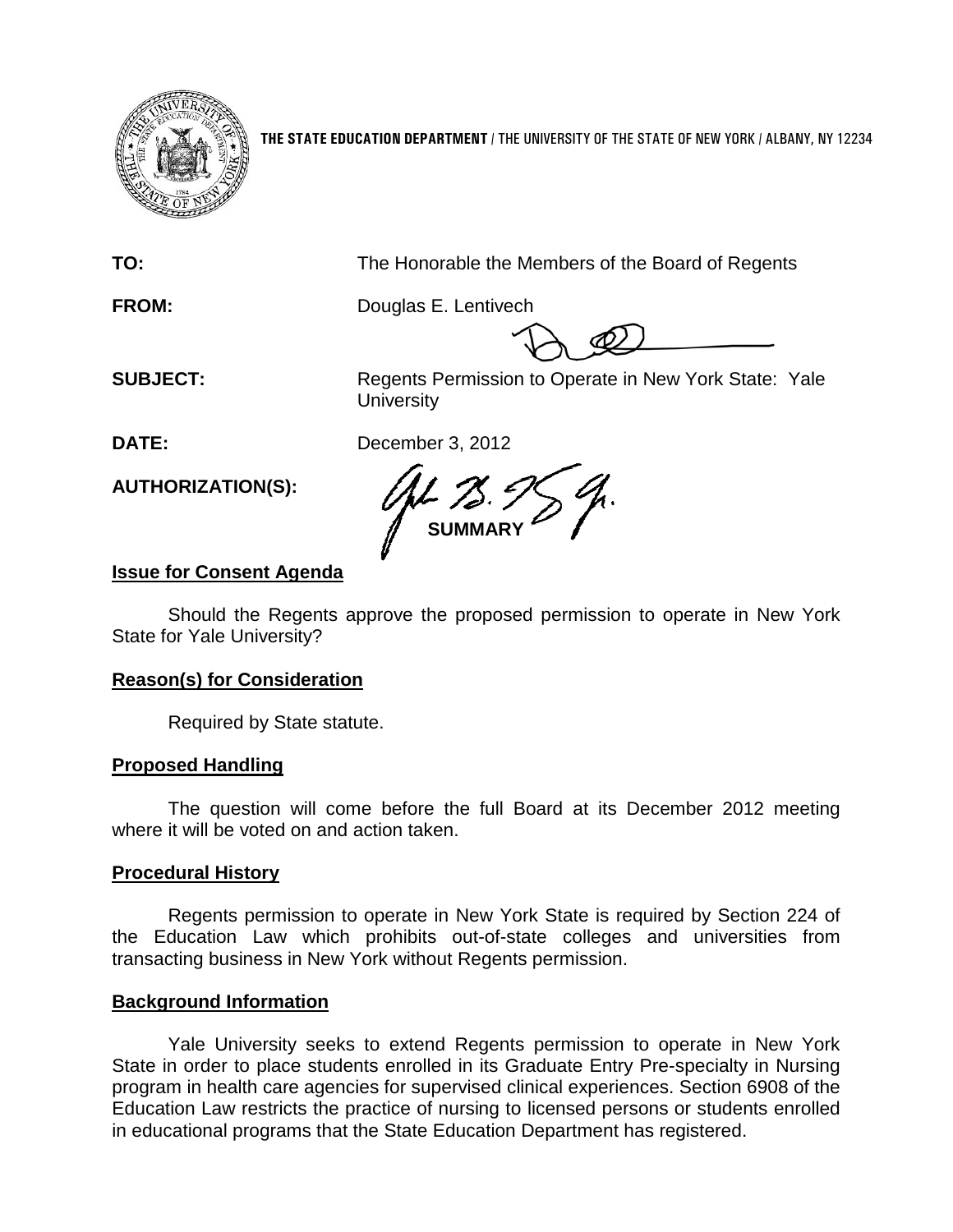Graduates of the University's Graduate Entry Pre-specialty in Nursing program are eligible to take the National Council Licensure Examination for Registered Nurses (NCLEX-RN). The program meets the standards for registration as set forth in the Regulations of the Commissioner of Education.

#### **Recommendation**

It is recommended that the Regents approve the proposed permission to operate, effective December 11, 2012, which authorizes Yale University's School of Nursing to use clinical agencies in New York for clinical education of students enrolled in its Graduate Entry Pre-specialty in Nursing program

#### **Timetable for Implementation**

This approval will be effective until December 31, 2017.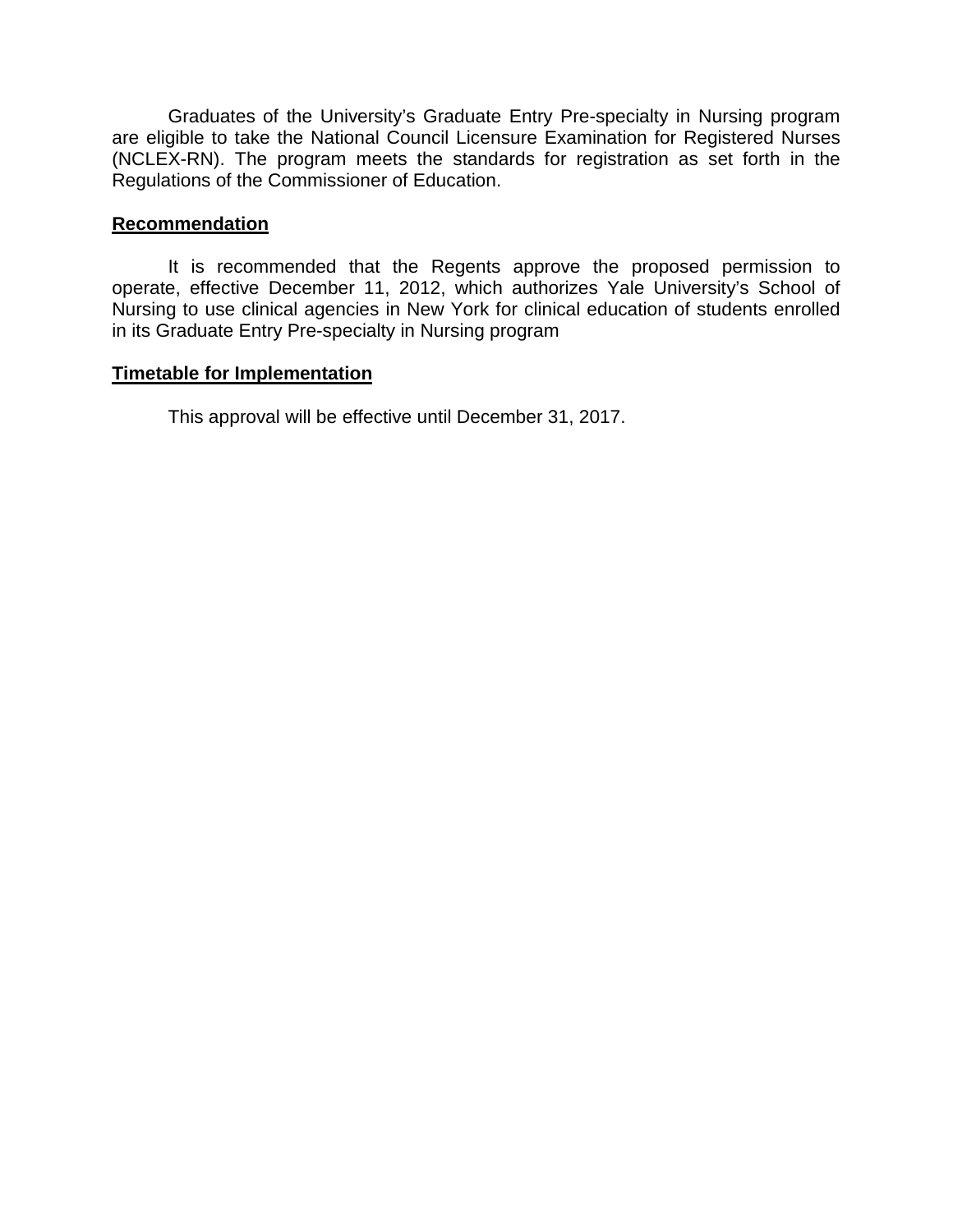#### **INFORMATION IN SUPPORT OF RECOMMENDATION**

The program for which the request for extension of permission to operate in New York State is being made is titled Graduate Entry Pre-specialty in Nursing. The program received initial approval in October 2007. The Graduate Entry Pre-specialty in Nursing program is similar to what in New York State is referred to as a dual-degree program for non-nurses who have a minimum of a bachelor's degree from an accredited college or university. The principal difference in the structure of this program compared to a BS/MS program that several New York institutions offer is that, upon successful completion of the pre-specialty year of the program and the first term of the specialization component, students are awarded the Certificate in Nursing instead of the Bachelor of Science in Nursing degree. This Certificate in Nursing satisfies Connecticut General Statutes regarding eligibility to take the NCLEX-RN examination. The NCLEX-RN examination must be passed prior to beginning the final year of the three-year Graduate Entry Pre-specialty in Nursing program.

The first year of the program, the pre-specialty year, consists of 40.8 semester hours of credit taken over the fall, spring, and summer terms, with a focus on foundational courses in biological sciences, ethics, health assessment, nursing process, nursing theory, nutrition, pharmacology, and professional issues. These content areas are combined with clinical experiences in community health, maternal-newborn, medical-surgical, pediatric, and psychiatric-mental health nursing.

Yale University's School of Nursing requests permission to place, in the summer academic term of the Graduate Entry Pre-specialty in Nursing program, a total of six students enrolled in the course titled Community Health Nursing and Public Health. Planned clinical placements are as follows: two students with the Visiting Nurse Service in New York City, one student with the Callen-Lorde Community Health Center in New York City, two students with Planned Parenthood of the North Country, and one student with Hudson Valley Breastfeeding in Irvington. Planned Parenthood of the North Country has centers located in Canton, Lowville, Malone, Ogdensburg, Plattsburgh, Saranac Lake, and Watertown. Students will complete a total of 110 clinical contact hours, with 8 hour- a- day rotations scheduled on weekdays from June 28, 2013 through July 26, 2013. All students for whom placements are being requested will have completed clinical rotations in maternal-newborn, medical-surgical, pediatric, and psychiatric-mental health nursing prior to the requested placements.

The Graduate Entry Pre-specialty in Nursing program has six faculty involved in instructional activities. All faculty have master's degrees in nursing and three are doctorally prepared. Each of the four individuals who will serve as a preceptor has a master's degree in nursing. The preceptor is responsible for completing the clinical evaluation form and discussing the evaluation with each student at the end of the rotation. The faculty member who serves as the Course Coordinator speaks directly with the preceptors during the clinical rotations.

The University is accredited by the New England Association of Schools and Colleges Commission on Institutions of Higher Education through 2019. The School of Nursing's programs are accredited by the Commission on Collegiate Nursing Education through 2019, and fully approved by the Connecticut Board of Nursing.